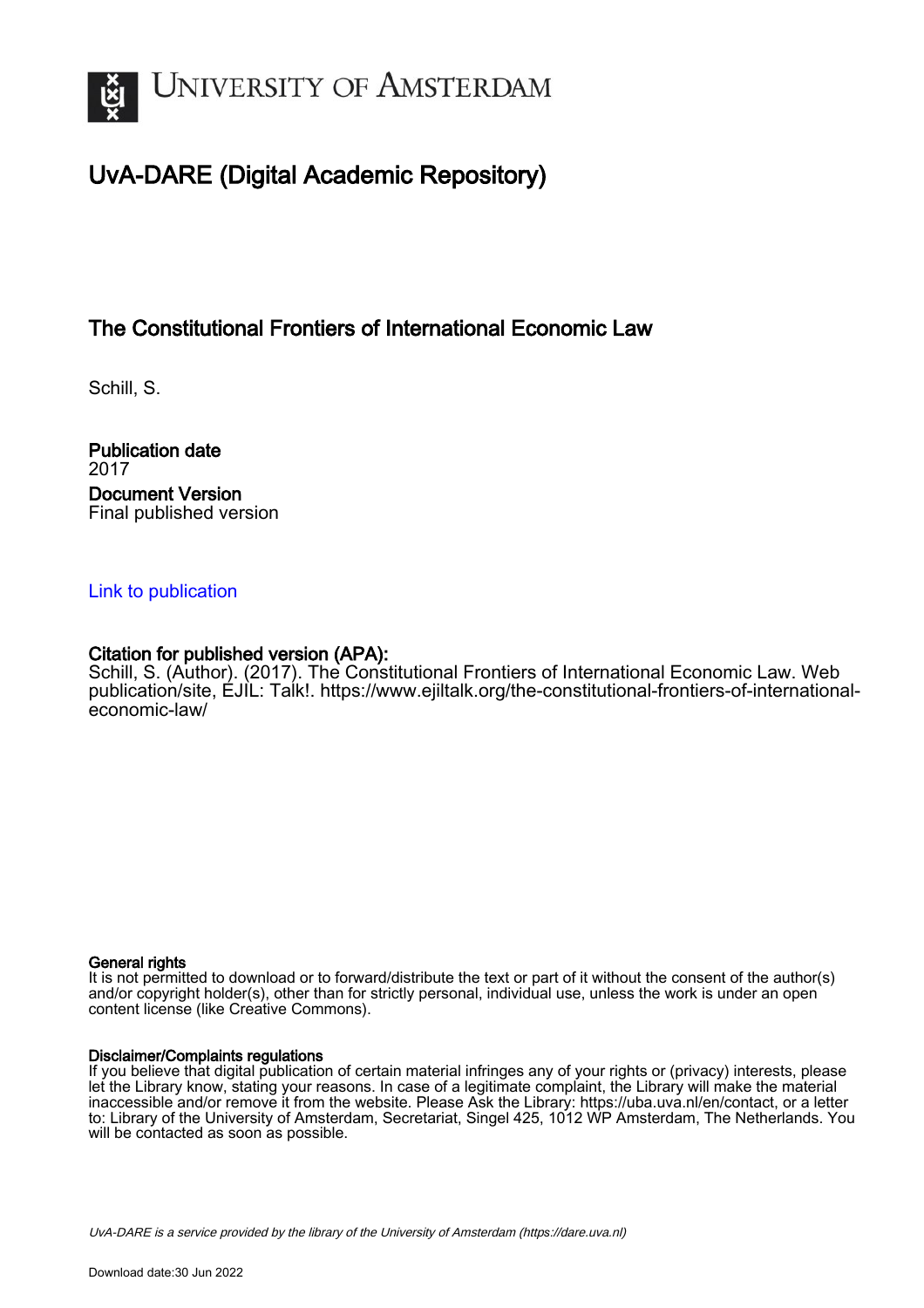# The Constitutional Frontiers of International Economic Law <u> 1950 - 1950 - 1950 - 1950 - 1950 - 1950 - 1950 - 1950 - 1950 - 1950 - 1950 - 1950 - 1950 - 1950 - 1950 - 1950 - 1950 - 1950 - 1950 - 1950 - 1950 - 1950 - 1950 - 1950 - 1950 - 1950 - 1950 - 1950 - 1950 - 1950 - 1950 - 195</u>

**ejiltalk.org**[/the-constitutional-frontiers-of-international-economic-law/](https://www.ejiltalk.org/the-constitutional-frontiers-of-international-economic-law/)

Stephan Schill **Published on March 9, and Schill Published on March 9,** 2017

#### **The End of Mega-Regionalism?**

The future of 'mega-regionals', like the [Trans-Pacific](https://ustr.gov/trade-agreements/free-trade-agreements/trans-pacific-partnership/tpp-full-text) Partnership (TPP) or the [Transatlantic](http://ec.europa.eu/trade/policy/in-focus/ttip/) Trade and Investment Partnership (TTIP), has become doubtful since President Trump took office. Through decisions, such as the [withdrawal](https://ustr.gov/trade-agreements/free-trade-agreements/trans-pacific-partnership/tpp-full-text) from TPP, he is putting his rhetoric to 'Make America Great Again' in action. Yet, the idea to put national values first is not, I argue in a recent issue of the Journal of World [Investment](http://booksandjournals.brillonline.com/content/journals/22119000/18/1) and Trade, so different from opposition to mega-regionals elsewhere. Both the 'new America' and opponents to mega-regionals in Europe speak in favor of disengaging from megaregionals and replacing them with action by the nation state. At the same time, rejecting mega-regionals will result in sticking with the existing international institutional infrastructure that is widely regarded as insufficient to effectively regulate globalization for the better.

Despite similarities in their effects, there are important differences across the Atlantic. In the European Union, opposition most vocally comes from the left, not from the right. It also does not come from an elected executive, but from large numbers of citizens and opposition parties, as well as a smaller number of Member States, or even sub-divisions of Member States – think of [Wallonia](http://www.economist.com/news/europe/21709060-tiny-region-belgium-opposes-trade-reasons-are-hard-understand-wallonia). And it is couched in entirely different vocabulary: Rather than speaking the language of nationalism and protectionism, opposition in the EU invokes constitutional values and rights – namely democracy, the rule of law, and fundamental rights – which are leveraged against mega-regionals and the institutions they come with, notably investor-state dispute settlement (ISDS) and regulatory cooperation.

#### **Increasing Involvement of Constitutional Courts**

Couching opposition to mega-regionals in constitutional language has important consequences: It brings in a different set of actors, namely constitutional courts. Following earlier [examples](http://booksandjournals.brillonline.com/content/journals/10.1163/18757413-00180021) in Latin America, the 13 October 2016 ruling of the German [Constitutional](https://www.bundesverfassungsgericht.de/SharedDocs/Pressemitteilungen/EN/2016/bvg16-071.html) Court on an application for an injunction against the Canada-EU [Comprehensive](http://ec.europa.eu/trade/policy/in-focus/ceta/) Economic and Trade Agreement (CETA) brought by some 120,000 individuals is likely just the first of many court rulings in which international economic law encounters its constitutional frontiers head-on.

These frontiers will be further exposed in many more upcoming decisions, both in Member States and at EU level. The German Constitutional Court will have to decide on the merits of the constitutional challenge to CETA. Similarly, France's Conseil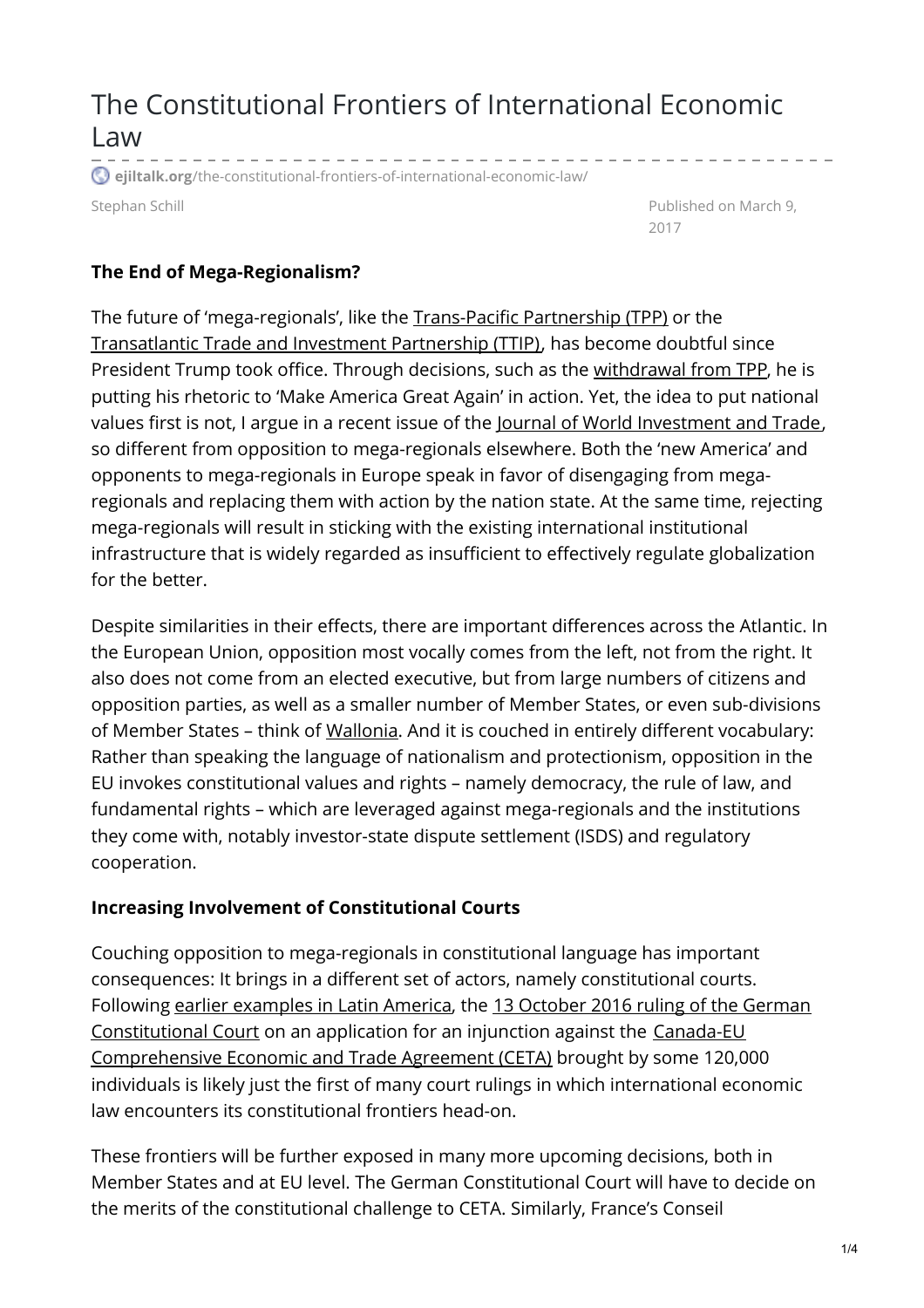Constitutionnel has been seized to determine the [constitutionality](http://www.conseil-constitutionnel.fr/conseil-constitutionnel/francais/actualites/2017/saisine-2017-749-dc-%5bceta%5d.148633.html) of CETA under the French Constitution. The Court of Justice of the European Union (CJEU) will rule on the compatibility of intra-EU investment treaties with EU [constitutional](http://kluwerarbitrationblog.com/2016/11/16/the-end-of-intra-eu-bits-fait-accompli-or-another-way-out/) law, decide on where the power to conclude EU trade and investment [agreements](http://eulawanalysis.blogspot.de/2016/09/opinion-215-on-scope-of-eu-external.html) resides (EU only or shared with Member States), and also assess the compatibility of CETA with EU [constitutional](http://europeanlawblog.eu/2016/10/31/investment-court-system-in-ceta-to-be-judged-by-the-ecj/) law. These proceedings will bring some clarity to where some of the constitutional frontiers of international economic law lie. They will show whether there will be conflict or complementarity between the legal demands of constitutional legal orders and international economic agreements.

# **International Economic Law's Encounters with Constitutional Law: Conflict or Complementarity?**

While international economic law and constitutional law have so far kept maximum distance from each other, this is changing fundamentally as international dispute settlement bodies increasingly touch on constitutional questions. Vattenfall's claim against [Germany's](http://www.italaw.com/cases/460) nuclear power phase-out, and Philip Morris' arbitration against [Australian](http://www.italaw.com/cases/851) and Uruguayan tobacco [regulations](http://www.italaw.com/cases/460), are just three prominent examples where the legal issues dealt with by investment tribunals also raise issues under the respective countries' constitution. Here, investment arbitration is functionally equivalent to domestic constitutional litigation – and may even run in parallel to constitutional court proceedings (as in Vattenfall).

In other cases, investment tribunals may even review whether constitutional law itself is in line with the state's obligations under international law (as in *Pezold v. [Zimbabwe](http://www.italaw.com/sites/default/files/case-documents/italaw7095_0.pdf)*). And in yet other cases, investment tribunals are called upon to apply domestic constitutional law directly as applicable law (as in the counterclaim in *[Burlington](http://www.italaw.com/sites/default/files/case-documents/italaw8206.pdf) Resources v. Ecuador*). Constitutional implications are also at stake as international courts and tribunals not only apply pre-existing international law, but to a considerable extent develop them. They thereby become important [law-makers](http://www.germanlawjournal.com/volume-12-no-05/), but often lack equivalent mechanisms as those which control domestic courts. For all of these reasons, constitutional law and international economic law increasingly overlap, in important aspects.

This overlap will unavoidably prompt the question of which system has primacy. The answer, however, is less straightforward than one may at first think. All depends on perspective. For constitutional courts, the legal order that determines the relationship is constitutional law: International economic law only exists within the limits of constitutional law. This becomes particularly clear, when constitutional courts block mega-regionals as unconstitutional before they enter into force. By contrast, if one is asking an international court or tribunal, once its constituting agreement is in force, for its view on a State party's constitutional law, the perspective is different. Constitutional law, like any other domestic law, will not be accepted to justify non-compliance with international law. International economic law in that view is supreme.

### **Drawing Inspiration from the Relationship between Constitutional Courts and the CJEU**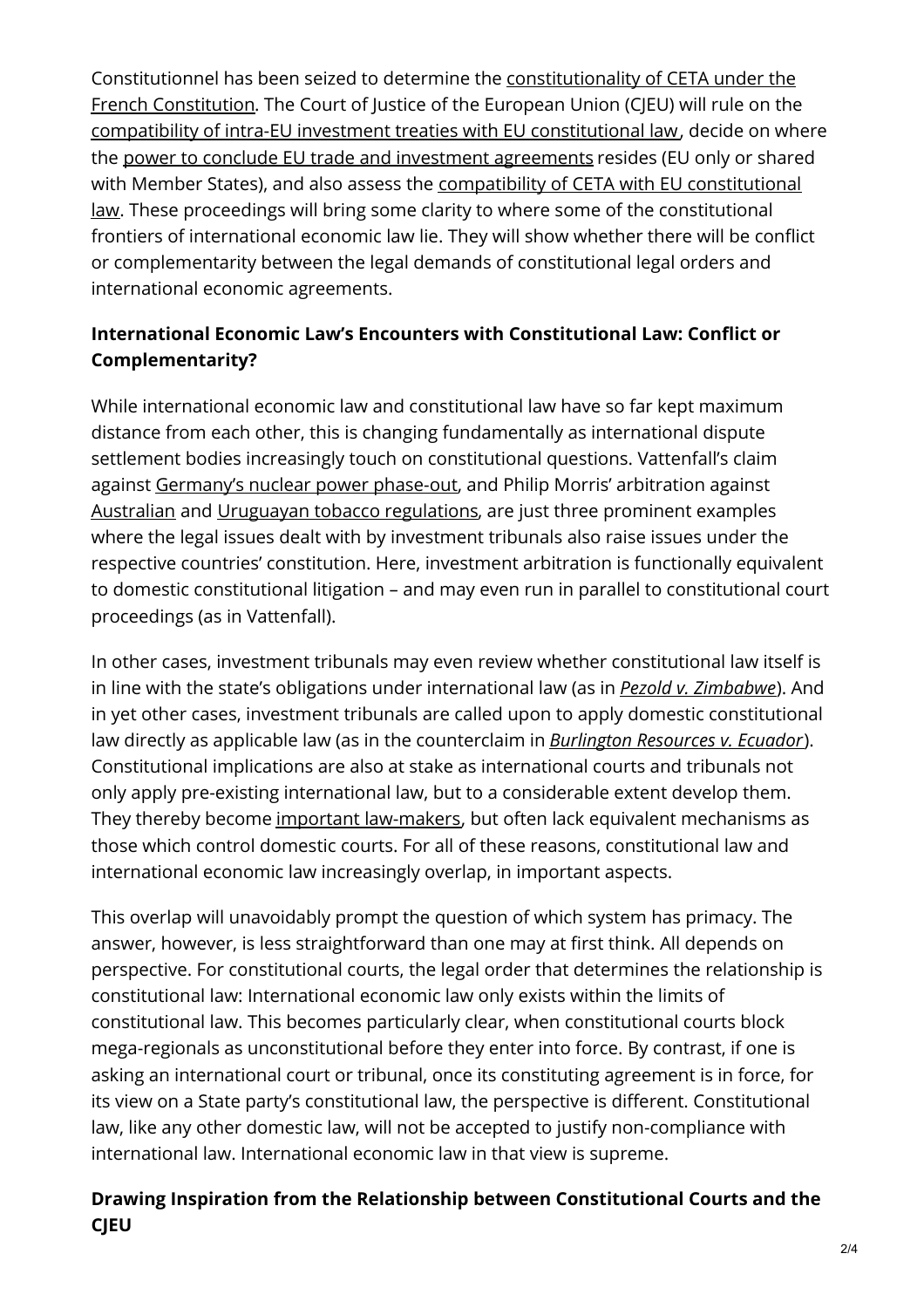Such conflicts may lead to serious confrontations that can cast the effectiveness and legitimacy of both constitutional law and international economic law into doubt. What strategies then exist for all actors involved to avoid conflict, while staying faithful to their respective missions (that is, to protect constitutional or international economic law, respectively)?

Comparative approaches arguably prove incredibly helpful. In fact, the relationship between the CJEU and constitutional courts in EU Member States, as much as it is used to illustrate confrontation, is also a great example for mapping strategies of cooperation, in particular when putting emphasis on the common mission these courts share to ensure that public authority, whether exercised at the domestic or supranational level, stays faithful to shared constitutional values, such as democracy, the rule of law, and human rights. Certainly, in this endeavor, conflicts between the CJEU and Member States constitutional courts are conceptually unavoidable because both types of actors claim ultimate supremacy.

But in practice conflicts are rather limited (for more details see [here](https://www.kluwerlawonline.com/abstract.php?area=Journals&id=COLA2011057)): Constitutional courts limit their control to ensuring that domestic constitutional identity is not infringed and that acts of EU law, and the CJEU's interpretations of it, are not manifestly *ultra vires*. The CJEU, in its jurisprudence, leaves Member States and their constitutional courts a significant margin to implement important domestic constitutional values. Despite claiming supremacy, courts at both levels therefore exercise considerable deference and engage in a 'judicial dialogue' to mitigate conflict.

International courts and tribunals established under international economic agreements, as well as constitutional courts, can draw inspiration from that relationship. To start with, international economic law, to a considerable extent, shares constitutional concerns for subjecting government action to the rule of law and to honoring basic economic rights, while ensuring government policy space to pursue competing public interests. It can thus help states successfully implement public policies, including for good governance and sustainable development (for detail see [here](https://ssrn.com/abstract=2799500)). When called upon to ensure that core constitutional principles are respected, constitutional courts should not automatically tag international economic law with suspicion, but be aware of shared objectives.

Conversely, international courts and tribunals must exercise deference and permit States the pursuance of constitutional values that do not frustrate the very objectives of international economic agreements. This also means, however, that international courts and tribunals should not grant *carte blanche* to all government action that comes under the cloud of constitutional law. In both respects, embedding an analysis of the boundaries of constitutional and international economic law in a comparative perspective to the relationship of constitutional courts in the EU may prove helpful to find solutions that are widely accepted.

### **Establishing Communication Channels and Interaction between Constitutional Judges and International Trade and Investment Adjudicators**